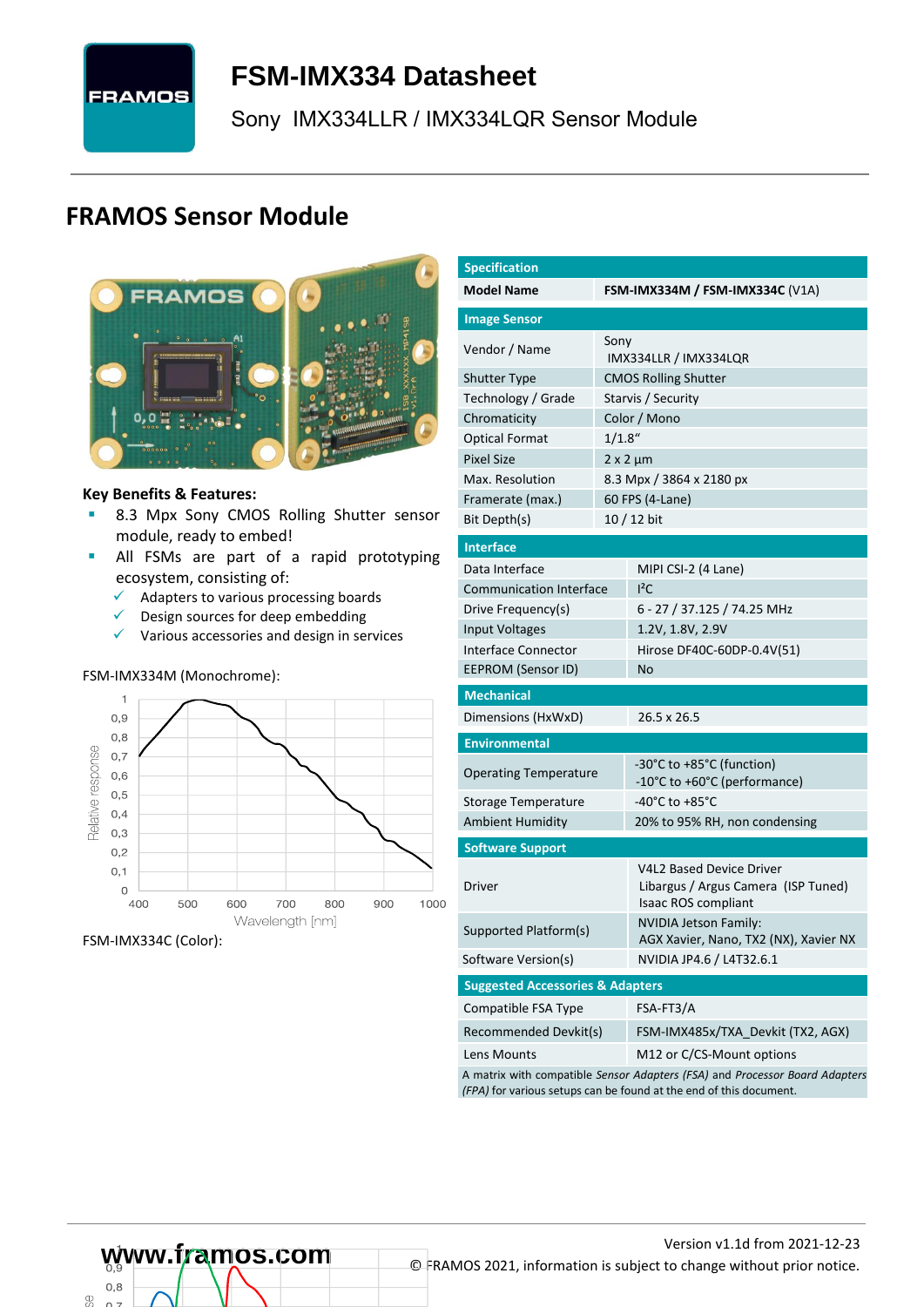# **Mechanical Drawing**

**PAMOS** 





Sensor image optical center is in mechanical board center.

#### **Connector Pinout**

Type: [Hirose DF40C-60DP-0.4V\(51](#page-0-6)[\)](#page-0-6)  Mating Type: Hirose DF40HC(4.0)-60DS-0.4V(51)



Signals are routed directly from image sensor to connector. Details on specific signals are described in the respective image sensor datasheet.

# **www.framos.com**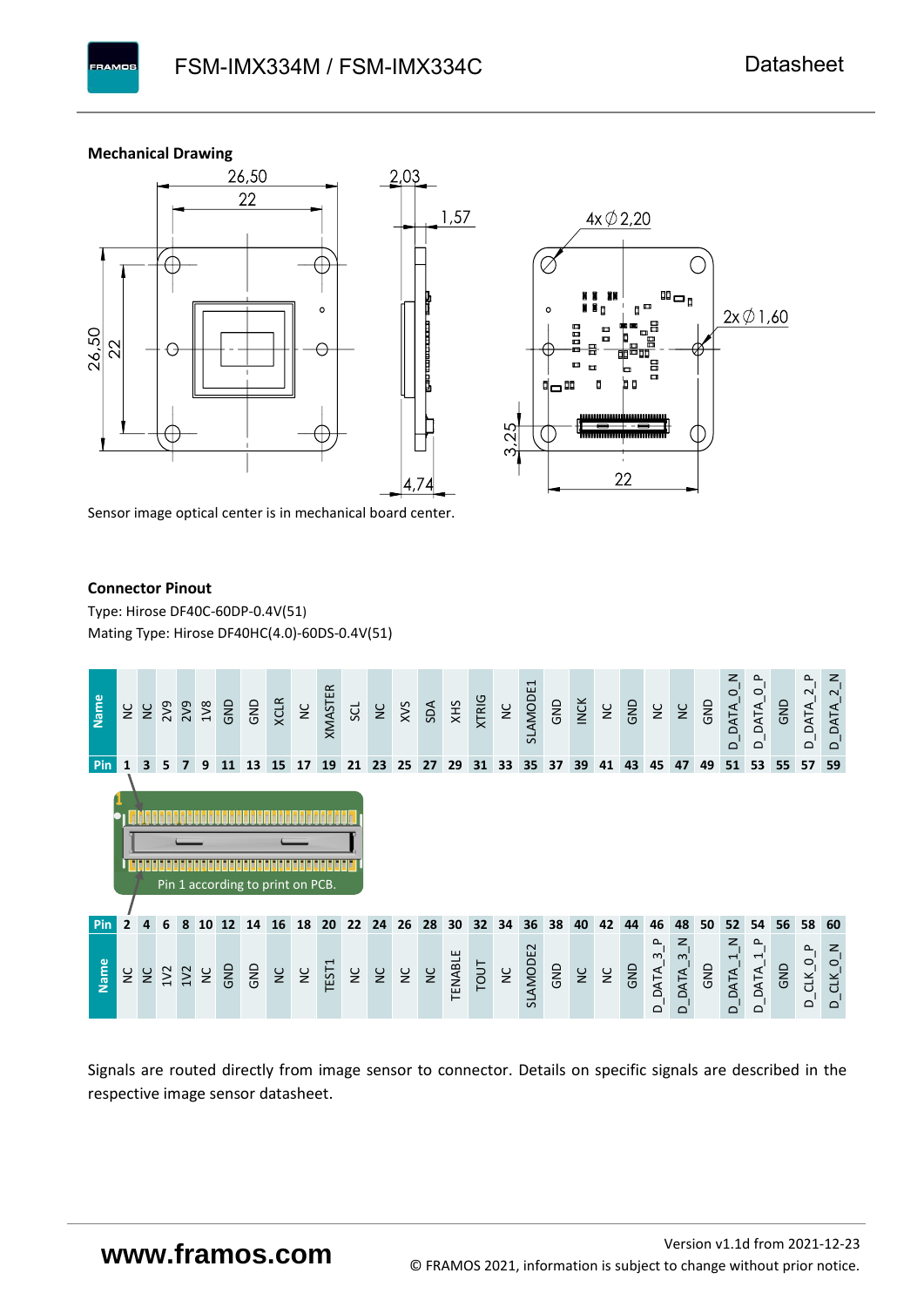# FRAMOS

#### **Table of Contents**

| $1 \quad$ |       |  |  |
|-----------|-------|--|--|
|           | 1.1   |  |  |
|           | 1.2   |  |  |
|           | 1.2.1 |  |  |
|           | 1.2.2 |  |  |
| 2         |       |  |  |
|           | 2.1   |  |  |
|           | 2.1.1 |  |  |
|           | 2.1.2 |  |  |
| 3         |       |  |  |
|           | 3.1   |  |  |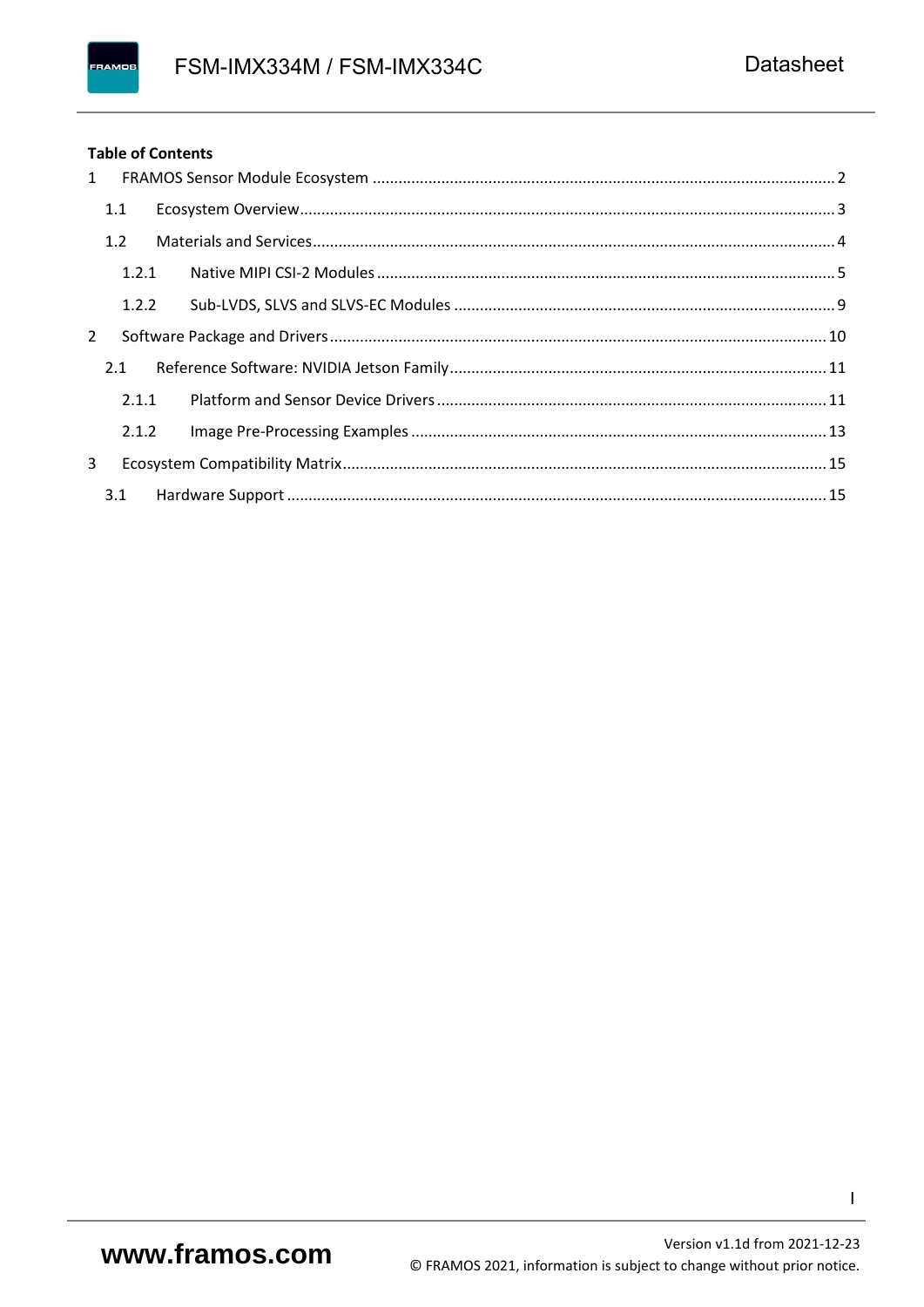# <span id="page-3-0"></span>**1 FRAMOS Sensor Module Ecosystem**

The FSM Ecosystem consists of FRAMOS Sensor Modules, Adapters, Software and Sources, and provides one coherent solution supporting the whole process of integrating image sensors into embedded vision products.

During the evaluation and proof-of-concept phase, off-the-shelf sensor modules with a versatile adapter framework allow the connection of latest image sensor technology to open processing platforms, like the NVIDIA Jetson Family or the 96boards.org standard. Reference drivers and sample applications deliver images immediately after installation, supporting V4L2 and an optional derivate API providing comfortable integration. Within the development phase, electrical design references and driver sources guide with a solid and proven baseline to quickly port into individual system designs and extend scope, while decreasing risk and efforts.

To simplify and relieve the whole supply chain, all FRAMOS Sensor Modules and adapters are optimized and ready for delivery in volume and customization with pre-configured lens holder, lens and further accessories.

#### **Off-the-Shelf Hardware**

- FRAMOS Sensor Modules (FSM) from stock, ready for evaluation and optimized for initial mass production.
- Versatile adapter framework, allowing flexible testing of different modules, on different processing boards:
	- FRAMOS Sensor Adapter (FSA): Everything the specific sensor needs for operation
	- FRAMOS Processor Adapter (FPA): Connect up to four FSM + FSA to a specific processor board
- From lenses, mechanics and cables, all needed imaging accessories from one hand

#### **Kickstart Software Package**

- Drivers with basic sensor integration:
	- V4L2 drivers for specific image sensors
	- Platform specific device tree overlays
- Streamlined V4L2 library (LibSV) with comfortable and generic C/C++ API
- Example applications demonstrating initialization, configuration and image acquisition

Further to the off-the-shelf hard- and software, the Ecosystem supports you on project basis with:

- Driver sources allowing the focus on application specific scope and sensor features
- Electrical references for FSA and FPA, supporting quick and optimized embedding of FSMs
- Engineering services via FRAMOS and its partners, allowing you to focus on your product's unique value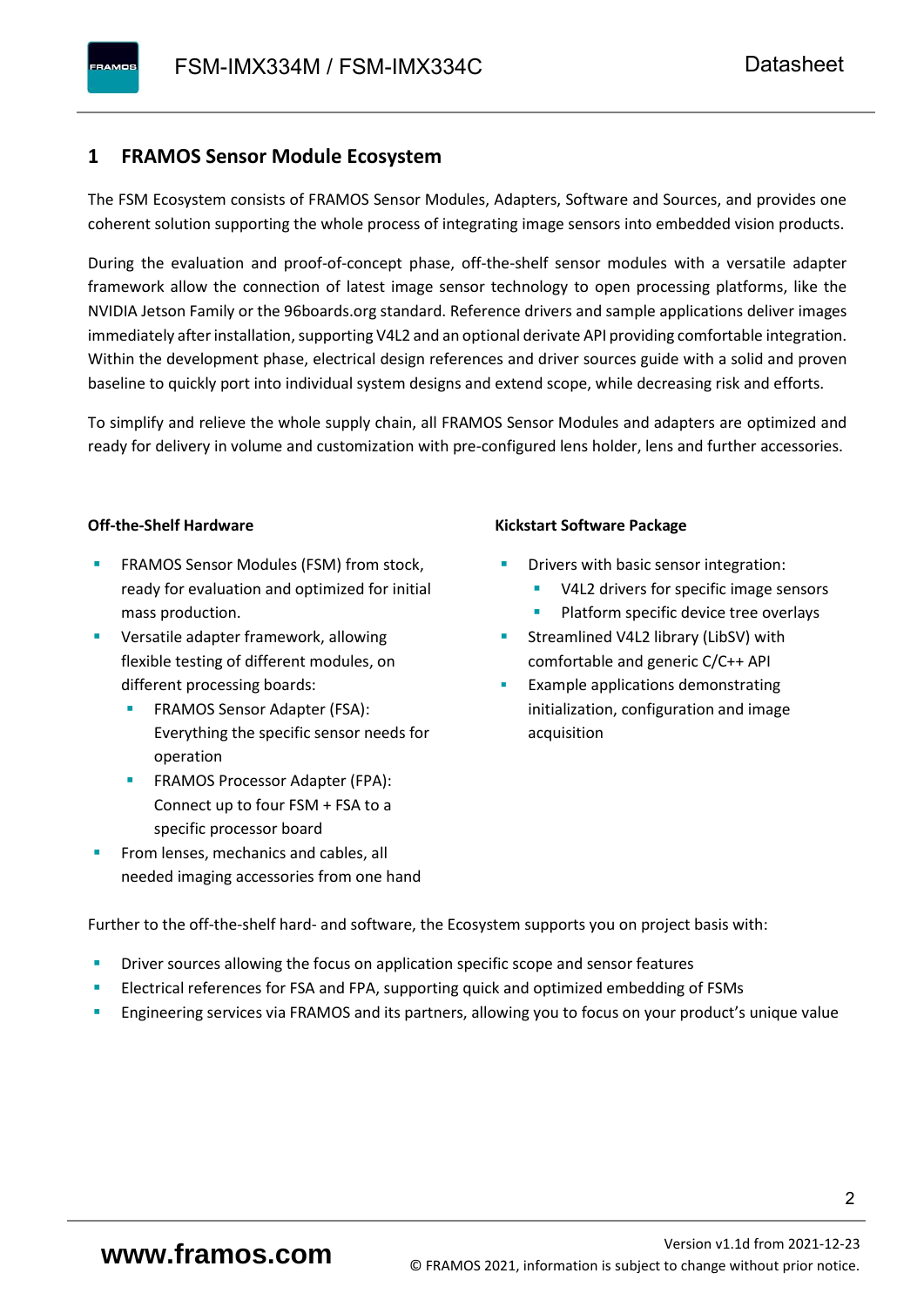# <span id="page-4-0"></span>**1.1 Ecosystem Overview**

**PAMOS** 

The figure below shows a map of compatibility with all components inside the Ecosystem. Every element (or hardware) and connection displayed in **Green** operates with native MIPI CSI-2 (D-PHY) data.



Every component and connection displayed in **Orange** or **Blue** operates with proprietary (Sub-LVDS, SLVS) or standardized (SLVS-EC) LVDS data, that requires further attention to the physical processing of the image data by either data conversion or specific FPGA IP. Users of MIPI CSI-2 based processing systems are supported by FSM specific data conversion located on dedicated FRAMOS Sensor Adapters (FSAs).



*Figure 1: Assembly of a typical Sensor Module Development Kit*

Specification and compatibility of all individual components are listed in the appropriate chapter of the full datasheet. Access to software and drivers is only granted with the purchase of the appropriate development kit. Electrical design sources, support and services are provided on individual basis, they are not part of the development kit or component purchase.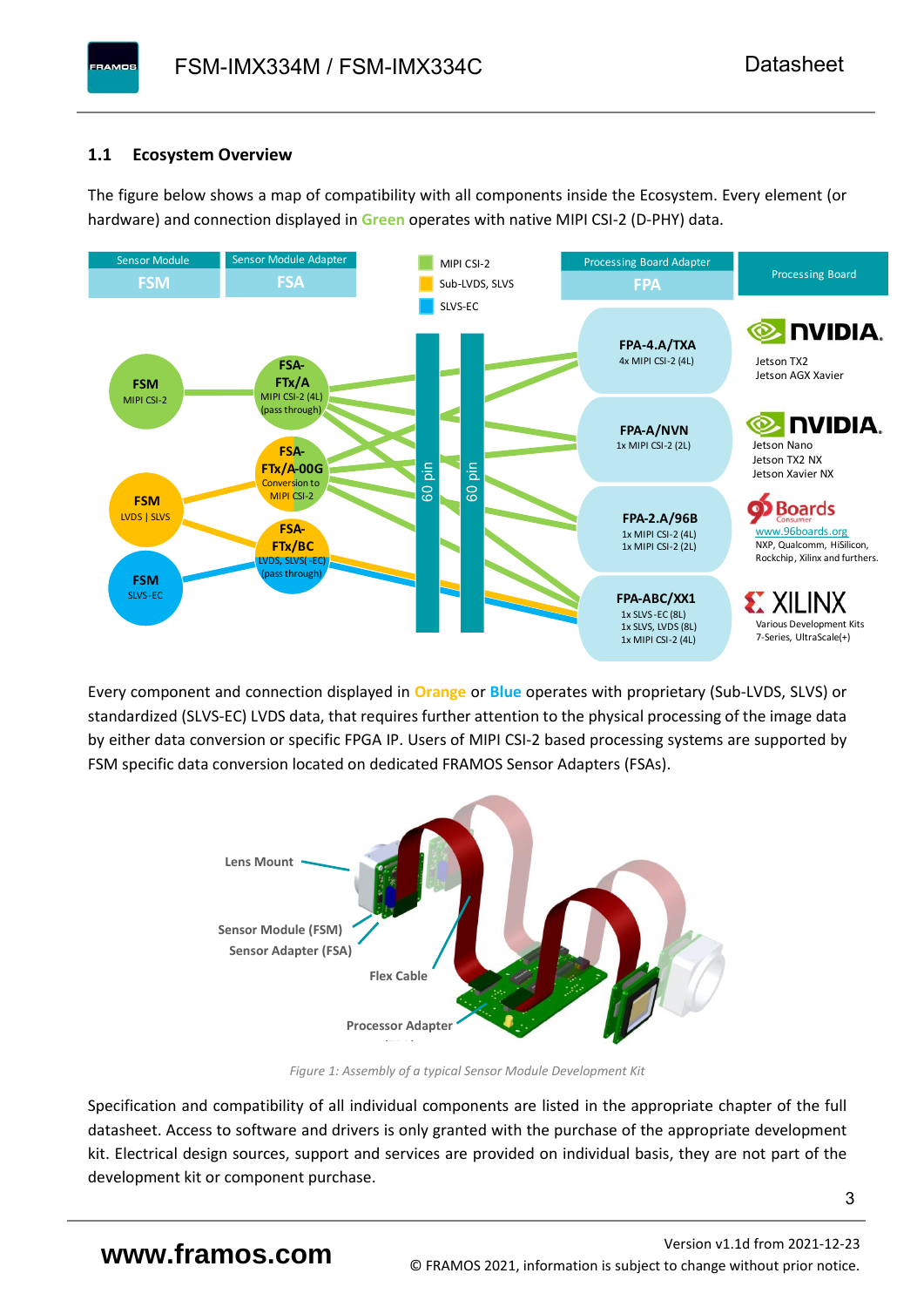## <span id="page-5-0"></span>**1.2 Materials and Services**

Below you can find a list of materials and services as part of the FRAMOS Sensor Module Ecosystem.

#### **Hardware**

- **EXECTED FRAMOS Sensor Module Development Kits**
- **Individual Parts:** 
	- FRAMOS Sensor Modules
	- **FRAMOS Sensor Adapters**
	- **EXAMOS Processor Adapters**
	- **EXECTED** FRAMOS Module Accessories (Cables, Mounts)

**Software** (part of the Development Kit)

- Software Package for NVIDIA Jetson AGX Xavier, Nano, TX2, TX2 NX and Xavier NX
- Software Package for DragonBoard 410c (96Boards)
- **E** Xilinx FPGA reference implementation for SLVS-EC (Sony IMX421, IMX530)

#### **Design Sources** (on Project Basis)

- Software Driver Sources
- Electrical References for FSA, FPA (Schematics)

#### **Design Services**

- Off-the-shelf hardware customization including size, shape, connector and extended functionality
- Software customization and extension
	- Additional processor board support
	- Further sensor features and image (pre-)processing
- **■** Integration of additional sensors
- Optimization for volume production
- Lens assembly and alignment
- System / solution development
- Production and integration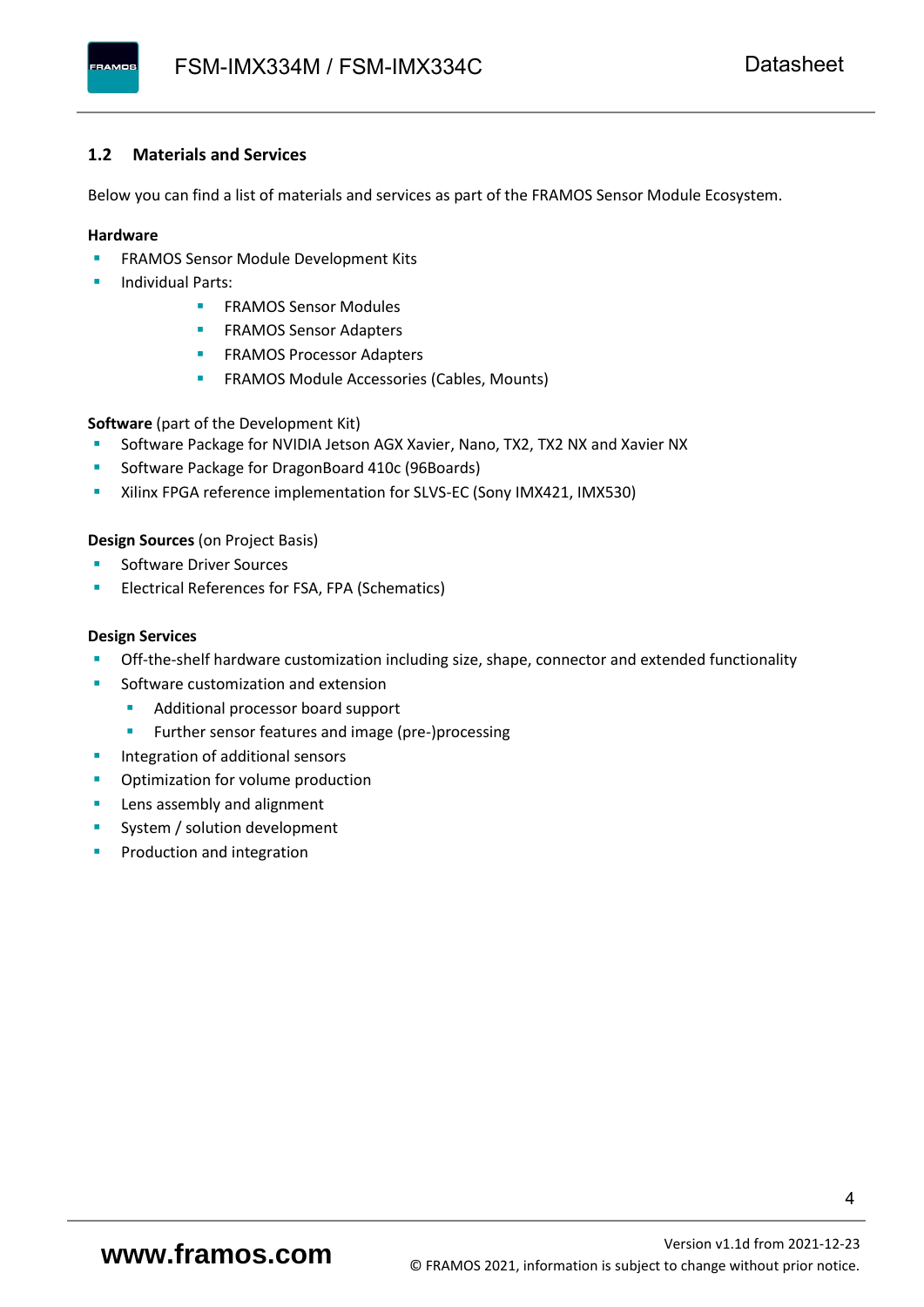# **1.2.1 Native MIPI CSI - 2 Modules**

### **[Global Shu](#page-0-7)tters**

<span id="page-6-0"></span>

| <b>Model Name</b>                        | FSM-IMX297                      | <b>FSM-AR0144</b>            | FSM-IMX296                      | FSM-HDP230                             | FSM-IMX565                             |
|------------------------------------------|---------------------------------|------------------------------|---------------------------------|----------------------------------------|----------------------------------------|
| <b>Shutter Type</b>                      | <b>CMOS Global Shutter</b>      | <b>CMOS Global Shutter</b>   | <b>CMOS Global Shutter</b>      | <b>CMOS Global Shutter</b>             | <b>CMOS Global Shutter</b>             |
| <b>Technology</b>                        | Pregius (Gen2)(Bin)             |                              | Pregius (Gen2)                  |                                        | Pregius S (Gen4)                       |
| <b>Resolution [MP]</b>                   | 0.4                             | $\mathbf{1}$                 | 1.6                             | 2.3                                    | 12.3                                   |
| <b>Resolution [HxV]</b>                  | 728 x 544                       | 1280 x 800                   | 1456 x 1088                     | 1944 x 1204                            | 4128 x 3008                            |
| Max. Framerate [FPS]                     | 120.9 FPS (1-Lane)              | 60.3 FPS (2-Lane)            | 60.4 FPS (1-Lane)               | 59.9 FPS (4-Lane)<br>59.9 FPS (2-Lane) | 42.6 FPS (4-Lane)<br>22.3 FPS (2-Lane) |
| Mono / Color                             | Mono                            | Color / Mono                 | Mono                            | Color / Mono                           | Color / Mono                           |
| <b>Sensor Manufacturer</b>               | Sony                            | <b>ON Semiconductor</b>      | Sony                            | Pyxalis                                | Sony                                   |
| <b>Sensor Name</b>                       | <b>IMX297LLR /</b><br>IMX297LQR | AR0144CSSM /<br>AR0144CSSC   | <b>IMX296LLR /</b><br>IMX296LQR | HDPYX 230-G Mono<br>/ HDPYX 230-G RGB  | <b>IMX565AAMJ-C/</b><br>IMX565AAQJ-C   |
| <b>Application / Grade</b>               | Sensing                         | Industrial                   | Sensing                         | Automotive                             | Industrial                             |
| <b>Optical Format [inch]</b>             | 1/2.9                           | 1/4                          | 1/2.9                           | 1/2.5                                  | 1/1.1                                  |
| Pixel Size [µm]                          | $6.9 \times 6.9$                | 3x3                          | $3.45 \times 3.45$              | $3.2 \times 3.2$                       | $2.74 \times 2.74$                     |
| <b>Pixel Bitdepth [bit]</b>              | 10 bit                          | $10/12$ bit                  | 10 bit                          | 8/10/12/14/16<br>bit                   | 8/10/12 bit                            |
| Data Interface [Type]                    | MIPI CSI-2                      | MIPI CSI-2                   | MIPI CSI-2                      | MIPI CSI-2                             | MIPI CSI-2                             |
| Data Interface [# Lanes]                 | $\mathbf{1}$                    | 1/2                          | $\mathbf{1}$                    | 2/4                                    | 2/4                                    |
| <b>Communication Interface</b>           | $I2C$ (4-wire serial)           | $I^2C$                       | $I2C$ (4-wire serial)           | $l^2C$                                 | $I^2C$                                 |
| <b>Drive Frequency [MHz]</b>             | 37.125 / 74.25 / 54             | 6 to 48                      | 37.125 / 74.25 / 54             | 6 to 27                                | 37.125 / 54 / 74.25<br><b>MHz</b>      |
| <b>Input Voltages</b>                    | 1.2V, 1.8V, 3.3V                | 1.2V, 1.8V, 2.8V             | 1.2V, 1.8V, 3.3V                | 1.2V, 1.8V, 2.8V                       | 1.1V, 1.8V, 2.9V, 3.3V                 |
| <b>Supported Lens Mounts</b>             | M12 or<br>C/CS-Mount options    | M12 or<br>C/CS-Mount options | M12 or<br>C/CS-Mount options    | M12 or<br>C/CS-Mount options           | C/CS-Mount option                      |
| <b>Board Dimensions [mm<sup>2</sup>]</b> | 26.5 mm x 26.5 mm               | 26.5 mm x 26.5 mm            | 26.5 mm x 26.5 mm               | 26.5 mm x 26.5 mm                      | 26.5 mm x 26.5 mm                      |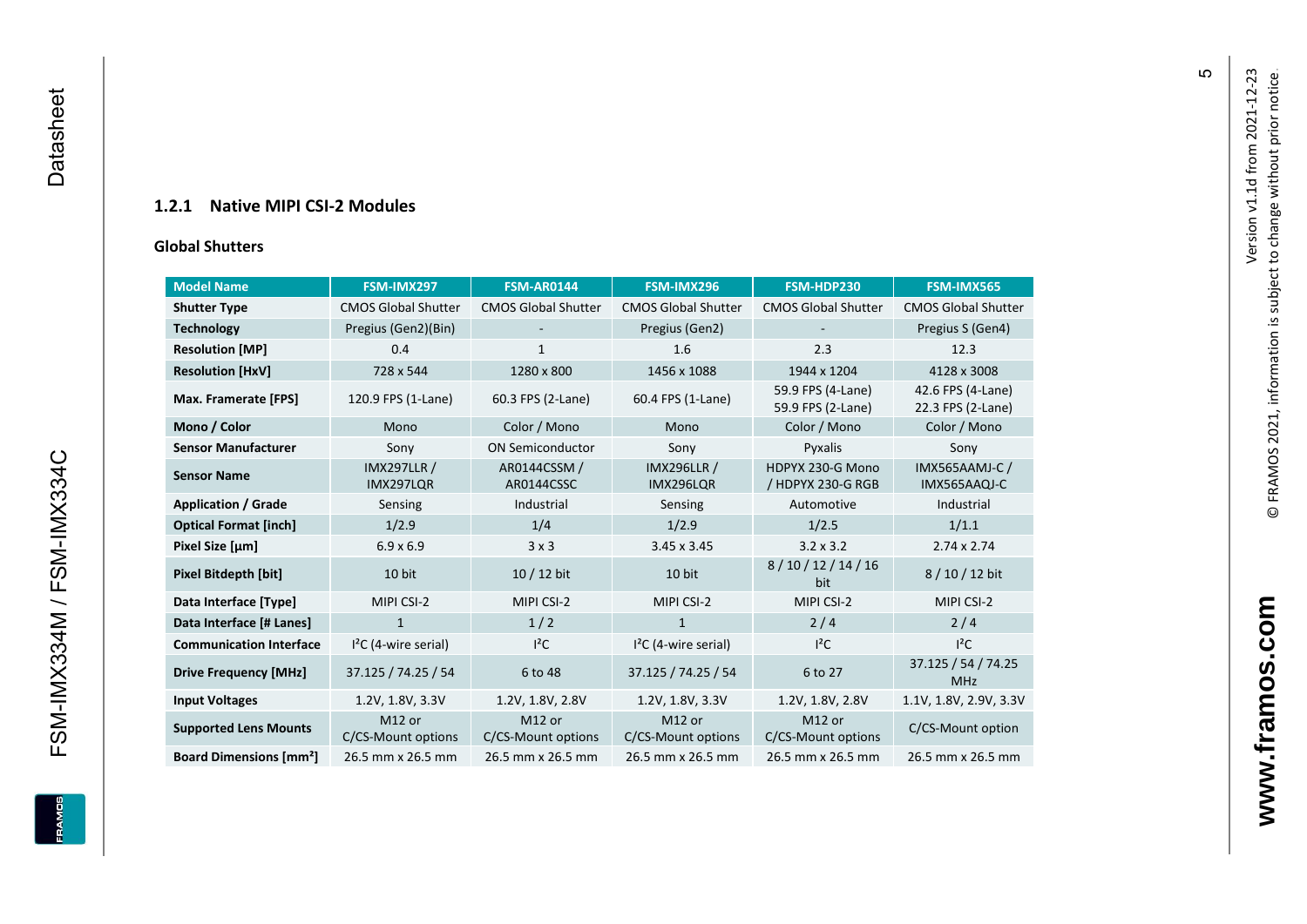#### **Rolling Shutters (Part 1/ 3 ) – up to 5 MP**

| <b>Model Name</b>                        | FSM-IMX327                         | FSM-IMX290                          | FSM-IMX462                          | FSM-IMX464                         | FSM-IMX335                         | <b>FSM-AR0521</b>                  |
|------------------------------------------|------------------------------------|-------------------------------------|-------------------------------------|------------------------------------|------------------------------------|------------------------------------|
| <b>Shutter Type</b>                      | <b>CMOS Rolling</b><br>Shutter     | <b>CMOS Rolling</b><br>Shutter      | <b>CMOS Rolling</b><br>Shutter      | <b>CMOS Rolling</b><br>Shutter     | <b>CMOS Rolling</b><br>Shutter     | <b>CMOS Rolling</b><br>Shutter     |
| <b>Technology</b>                        | Starvis + NIR                      | Starvis + NIR                       | <b>Starvis</b>                      | Starvis + NIR                      | <b>Starvis</b>                     |                                    |
| <b>Resolution [MP]</b>                   | 2.1                                | 2.1                                 | 2.1                                 | 4.2                                | 5                                  | 5                                  |
| <b>Resolution [HxV]</b>                  | 1920 x 1080                        | 1920 x 1080                         | 1920 x 1080                         | 2712 x 1538                        | 2616 x 1964                        | 2592 x 1944                        |
| Max. Framerate [FPS]                     | 60 FPS (4-Lane)<br>60 FPS (2-Lane) | 120 FPS (4-Lane)<br>60 FPS (2-Lane) | 120 FPS (4-Lane)<br>60 FPS (2-Lane) | 90 FPS (4-Lane)<br>30 FPS (2-Lane) | 60 FPS (4-Lane)<br>30 FPS (2-Lane) | 69 FPS (4-Lane)<br>34 FPS (2-Lane) |
| Mono / Color                             | Color                              | Color                               | Mono                                | Color / Mono                       | Color / Mono                       | Color / Mono                       |
| <b>Sensor Manufacturer</b>               | Sony                               | Sony                                | Sony                                | Sony                               | Sony                               | <b>ON Semiconductor</b>            |
| <b>Sensor Name</b>                       | <b>IMX327LOR1</b>                  | IMX462LQR-C                         | <b>IMX290LLR /</b><br>IMX290LQR     | IMX464LQR-C                        | <b>IMX335LLN /</b><br>IMX335LQN    | AR0521SR2M /<br>AR0521SR2C         |
| <b>Application / Grade</b>               | Security                           | Security                            | Security                            | Security                           | Security                           |                                    |
| <b>Optical Format [inch]</b>             | 1/2.8                              | 1/2.8                               | 1/2.8                               | 1/1.8                              | 1/2.8                              | 1/2.5                              |
| Pixel Size [µm]                          | $2.9 \times 2.9$                   | $2.9 \times 2.9$                    | $2.9 \times 2.9$                    | $2.9 \times 2.9$                   | $2 \times 2$                       | $2.2 \times 2.2$                   |
| <b>Pixel Bitdepth [bit]</b>              | 10 / 12 bit                        | 10 / 12 bit                         | 10 / 12 bit                         | 10 / 12 bit                        | 10 / 12 bit                        | 8/10/12 bit                        |
| Data Interface [Type]                    | MIPI CSI-2                         | MIPI CSI-2                          | MIPI CSI-2                          | MIPI CSI-2                         | MIPI CSI-2                         | MIPI CSI-2                         |
| Data Interface [# Lanes]                 | 2/4                                | 2/4                                 | 2/4                                 | 2/4                                | 2/4                                | 2/4                                |
| <b>Communication Interface</b>           | $I2C$ (4-wire serial)              | $l^2C$                              | $12C$ (4-wire serial)               | $I^2C$                             | $I^2C$                             | $l^2C$                             |
| <b>Drive Frequency [MHz]</b>             | 37.125 / 74.25                     | 37.125 / 74.25                      | 37.125 / 74.25                      | 6 to 27 / 37.125 /<br>74.25        | $6 - 27 / 37.125 /$<br>74.25       | 10 to 48                           |
| <b>Input Voltages</b>                    | 1.2V, 1.8V, 2.9V                   | 1.2V, 1.8V, 2.9V                    | 1.2V, 1.8V, 2.9V                    | 1.2V, 1.8V, 2.9V                   | 1.2V, 1.8V, 2.9V                   | 1.2V, 1.8V, 2.7V                   |
| <b>Supported Lens Mounts</b>             | M12 or C/CS-Mount<br>options       | M12 or C/CS-Mount<br>options        | M12 or C/CS-Mount<br>options        | M12 or C/CS-Mount<br>options       | M12 or C/CS-Mount<br>options       | M12 or C/CS-Mount<br>options       |
| <b>Board Dimensions [mm<sup>2</sup>]</b> | $26.5 \times 26.5$                 | 26.5 x 26.5                         | 26.5 x 26.5                         | $26.5 \times 26.5$                 | 26.5 x 26.5                        | 26.5 x 26.5                        |

FSM-IMX334M / FSM-IMX334C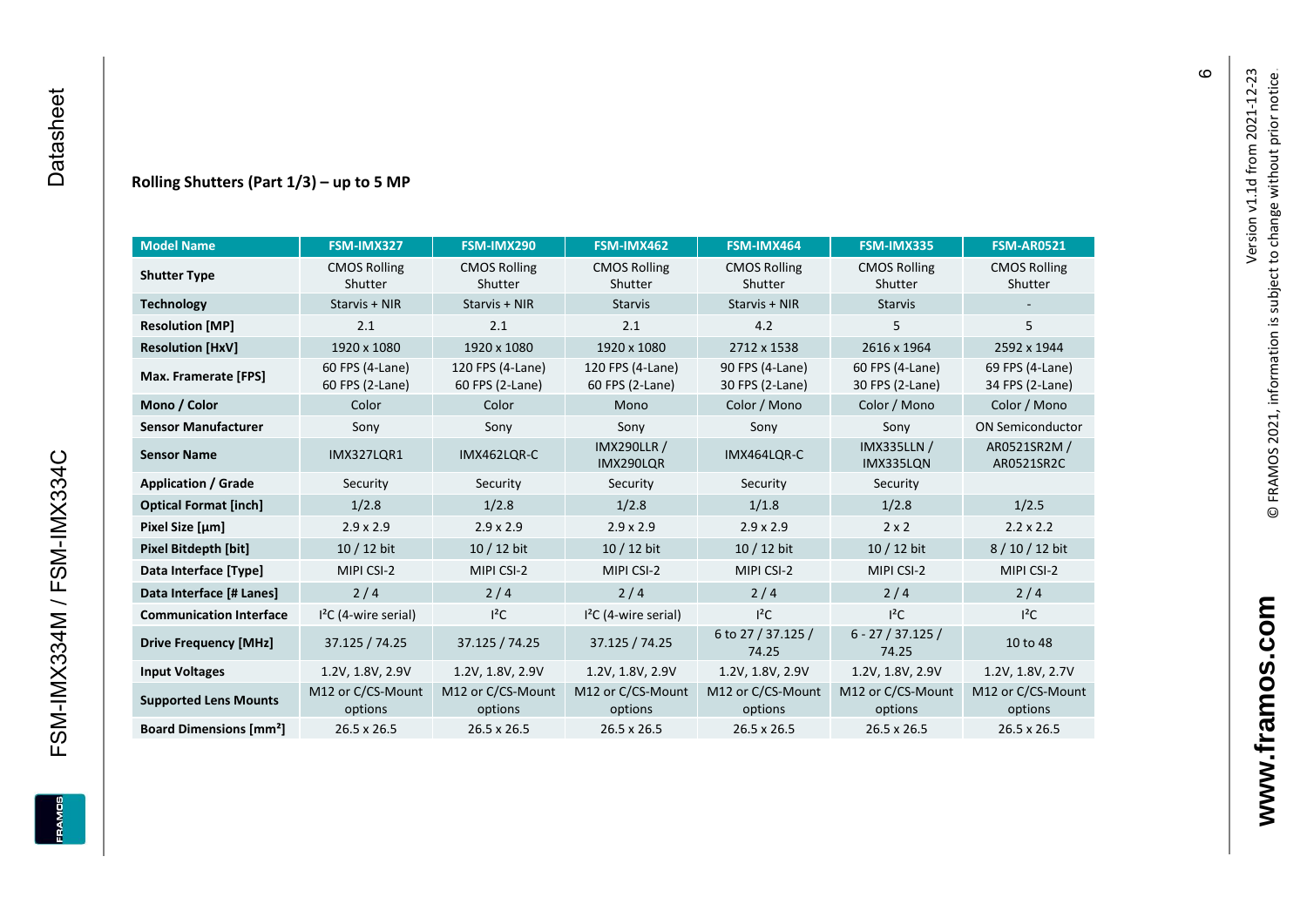## **Rolling Shutters (Part 2/ 3 ) – 8 MP**

| <b>Model Name</b>                        | FSM-IMX334                      | FSM-IMX485                         | <b>FSM-IMX585</b>                    | FSM-IMX678                         | FSM-IMX415                         | <b>FSM-IMX715</b>                  |
|------------------------------------------|---------------------------------|------------------------------------|--------------------------------------|------------------------------------|------------------------------------|------------------------------------|
| <b>Shutter Type</b>                      | <b>CMOS Rolling</b>             | <b>CMOS Rolling</b>                | <b>CMOS Rolling</b>                  | <b>CMOS Rolling</b>                | <b>CMOS Rolling</b>                | <b>CMOS Rolling</b>                |
|                                          | Shutter                         | Shutter                            | Shutter                              | Shutter                            | Shutter                            | Shutter                            |
| <b>Technology</b>                        | <b>Starvis</b>                  | Starvis + NIR                      | Starvis2                             | Starvis2                           | Starvis + NIR                      | Starvis + NIR                      |
| <b>Resolution [MP]</b>                   | 8.3                             | 8.3                                | 8.3                                  | 8.3                                | 8.4                                | 8.4                                |
| <b>Resolution [HxV]</b>                  | 3864 x 2180                     | 3864 x 2180                        | 3856 x 2180                          | 3856 x 2180                        | 3864 x 2192                        | 3864 x 2192                        |
| Max. Framerate [FPS]                     | 60 FPS (4-Lane)                 | 72 FPS (4-Lane)<br>38 FPS (2-Lane) | 90.1 FPS (4-Lane)<br>30 FPS (2-Lane) | 72 FPS (4-Lane)<br>30 FPS (2-Lane) | 90 FPS (4-Lane)<br>44 FPS (2-Lane) | 90 FPS (4-Lane)<br>44 FPS (2-Lane) |
| Mono / Color                             | Color / Mono                    | Color                              | Color                                | Color / Mono                       | Color                              | Color                              |
| <b>Sensor Manufacturer</b>               | Sony                            | Sony                               | Sony                                 | Sony                               | Sony                               | Sony                               |
| <b>Sensor Name</b>                       | <b>IMX334LLR /</b><br>IMX334LQR | <b>IMX485LQJ</b>                   | IMX585AAQJ1-C                        | IMX678AAQR1                        | IMX415-AAQR                        | IMX715AAQR1                        |
| <b>Application / Grade</b>               | Security                        | Security                           | Security                             | Security                           | Security                           | Security                           |
| <b>Optical Format [inch]</b>             | 1/1.8                           | 1/1.2                              | 1/1.2                                | 1/1.8                              | 1/2.8                              | 1/2.8                              |
| Pixel Size [µm]                          | $2 \times 2$                    | $2.9 \times 2.9$                   | $2.9 \times 2.9$                     | $2 \times 2$                       | $1.45 \times 1.45$                 | $1.45 \times 1.45$                 |
| <b>Pixel Bitdepth [bit]</b>              | 10 / 12 bit                     | 10 / 12 bit                        | 10 / 12 bit                          | 10 / 12 bit                        | 10 / 12 bit                        | $10/12$ bit                        |
| Data Interface [Type]                    | MIPI CSI-2                      | MIPI CSI-2                         | MIPI CSI-2                           | MIPI CSI-2                         | MIPI CSI-2                         | MIPI CSI-2                         |
| Data Interface [# Lanes]                 | $\overline{4}$                  | 2/4                                | 2/4                                  | 2/4                                | 2/4                                | 2/4                                |
| <b>Communication Interface</b>           | $I^2C$                          | $I^2C$                             | $I^2C$                               | $I^2C$                             | $I^2C$                             | $I^2C$                             |
| <b>Drive Frequency [MHz]</b>             | $6 - 27 / 37.125 /$<br>74.25    | 6 to 27 / 37.125 /<br>74.25        | 6 to 27 / 37.125 /<br>72/74.25       | $6 - 27 / 37.125 /$<br>74.25       | 24 / 27 / 37.125 /<br>72/74.25     | 24 / 27 / 37.125 /<br>72 / 74.25   |
| <b>Input Voltages</b>                    | 1.2V, 1.8V, 2.9V                | 1.2V, 1.8V, 2.9V                   | 1.1V, 1.8V, 3.3V                     | 1.1V, 1.8V, 3.3V                   | 1.1V, 1.8V, 2.9V                   | 1.1V, 1.8V, 2.9V                   |
| <b>Supported Lens Mounts</b>             | M12 or C/CS-<br>Mount options   | C/CS-Mount option                  | C/CS-Mount option                    | M12 or $C/CS$ -<br>Mount options   | M12 or C/CS-<br>Mount options      | M12 or C/CS-<br>Mount options      |
| <b>Board Dimensions [mm<sup>2</sup>]</b> | 26.5 x 26.5                     | $26.5 \times 26.5$                 | $26.5 \times 26.5$                   | 26.5 x 26.5                        | $26.5 \times 26.5$                 | $26.5 \times 26.5$                 |

 $\overline{r}$ 

FSM-IMX334M / FSM-IMX334C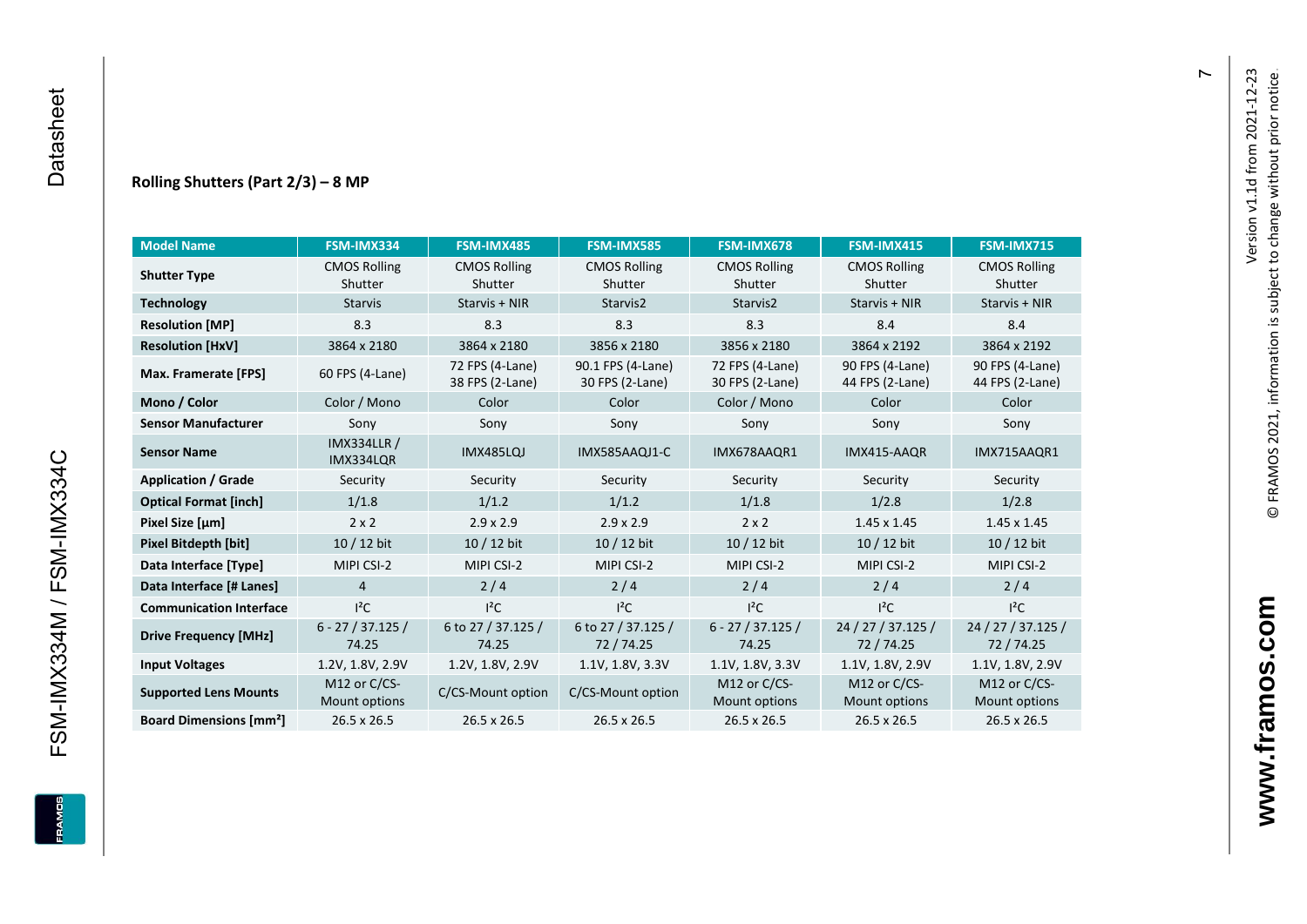| <b>Model Name</b>                        | <b>FSM-IMX412</b>                        | FSM-IMX577                               | FSM-IMX477                               | <b>FSM-AR1335</b>                    | FSM-IMX283                  |
|------------------------------------------|------------------------------------------|------------------------------------------|------------------------------------------|--------------------------------------|-----------------------------|
| <b>Shutter Type</b>                      | <b>CMOS Rolling Shutter</b>              | <b>CMOS Rolling Shutter</b>              | <b>CMOS Rolling Shutter</b>              | <b>CMOS Rolling Shutter</b>          | <b>CMOS Rolling Shutter</b> |
| <b>Technology</b>                        | <b>Starvis</b>                           | <b>Starvis</b>                           | <b>Starvis</b>                           |                                      | <b>Starvis</b>              |
| <b>Resolution [MP]</b>                   | 12.3                                     | 12.3                                     | 12.3                                     | 13.1                                 | 20.2                        |
| <b>Resolution [HxV]</b>                  | 4056 x 3040                              | 4056 x 3040                              | 4056 x 3040                              | 4208 x 3120                          | 5496 x 3694                 |
| Max. Framerate [FPS]                     | 59.9 FPS (4-Lane)<br>30 FPS (2-Lane)     | 59.9 FPS (4-Lane)<br>30 FPS (2-Lane)     | 59.9 FPS (4-Lane)<br>30 FPS (2-Lane)     | 27.2 FPS (4-Lane)<br>13 FPS (2-Lane) | 24.7 FPS (4-Lane)           |
| Mono / Color                             | Color                                    | Color                                    | Color                                    | Color                                | Color                       |
| <b>Sensor Manufacturer</b>               | Sony                                     | Sony                                     | Sony                                     | <b>ON Semiconductor</b>              | Sony                        |
| <b>Sensor Name</b>                       | IMX412-AACK                              | IMX477-AAPK                              | IMX577-AACK                              | AR1335CSSM /<br>AR1335CSSC           | <b>IMX283CQJ</b>            |
| <b>Application / Grade</b>               | Security                                 | Security                                 | Security                                 | Industrial                           | Audio/Video                 |
| <b>Optical Format [inch]</b>             | 1/2.3                                    | 1/2.3                                    | 1/2.3                                    | 1/3.2                                | 1                           |
| Pixel Size [µm]                          | $1.55 \times 1.55$                       | $1.55 \times 1.55$                       | $1.55 \times 1.55$                       | $1.1 \times 1.1$                     | $2.4 \times 2.4$            |
| Pixel Bitdepth [bit]                     | $10/12$ bit                              | 8/10/12 bit                              | 8/10/12 bit                              | 8 / 10 bit                           | $10/12$ bit                 |
| Data Interface [Type]                    | MIPI CSI-2                               | MIPI CSI-2                               | MIPI CSI-2                               | MIPI CSI-2                           | MIPI CSI-2                  |
| Data Interface [# Lanes]                 | $2/4$                                    | 2/4                                      | 2/4                                      | 2/4                                  | $\overline{4}$              |
| <b>Communication Interface</b>           | $I2C$ (CCI)                              | $I2C$ (CCI)                              | $I2C$ (CCI)                              | $l^2C$                               | $I^2C$                      |
| <b>Drive Frequency [MHz]</b>             | 6/12/18/27                               | 6 to 27                                  | 6 to 27                                  | 6 to 48                              | 6 to 27                     |
| <b>Input Voltages</b>                    | 1.05V, 1.8V, 2.75V                       | 1.05V, 1.8V, 2.8V                        | 1.05V, 1.8V, 2.8V                        | 1.2V, 1.8V, 2.7V                     | 1.2V, 1.8V, 2.9V            |
| <b>Supported Lens Mounts</b>             | M <sub>12</sub> or<br>C/CS-Mount options | M <sub>12</sub> or<br>C/CS-Mount options | M <sub>12</sub> or<br>C/CS-Mount options | M12 or<br>C/CS-Mount options         | C/CS-Mount option           |
| <b>Board Dimensions [mm<sup>2</sup>]</b> | $26.5 \times 26.5$                       | $26.5 \times 26.5$                       | $26.5 \times 26.5$                       | 26.5 x 26.5                          | 26.5 x 26.5                 |

© FRAMOS 2021, information i[s su](mailto:sales@framos.de)bject to change without prior notice.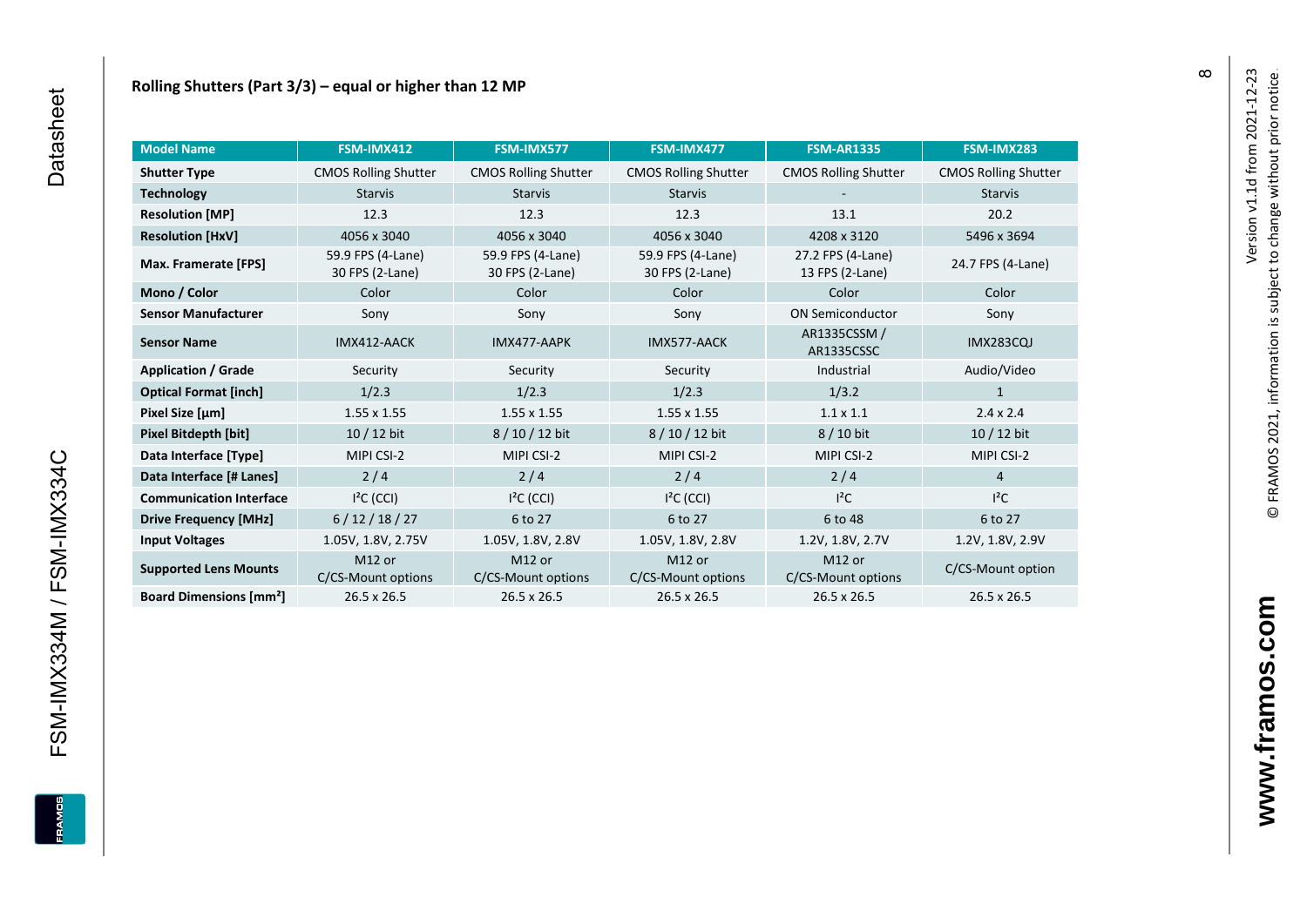FSM-IMX334M / FSM-IMX334C Datasheet

<span id="page-10-0"></span>FSM-IMX334M / FSM-IMX334C

**EDWARE** 

Datasheet

# **[1.2.2](#page-0-7) Sub -LVDS, SLVS and SLVS -EC Modules**

| <b>Model Name</b>                        | FSM-IMX264                 | FSM-IMX304                 | FSM-IMX530                                            |
|------------------------------------------|----------------------------|----------------------------|-------------------------------------------------------|
| <b>Shutter Type</b>                      | <b>CMOS Global Shutter</b> | <b>CMOS Global Shutter</b> | <b>CMOS Global Shutter</b>                            |
| <b>Technology</b>                        | Pregius (Gen2)             | Pregius (Gen2)             | Pregius S (Gen4)                                      |
| <b>Resolution [MP]</b>                   | 5.1                        | 12.4                       | 24.5                                                  |
| <b>Resolution [HxV]</b>                  | 2464 x 2056                | 4112 x 3008                | 5328 x 4608                                           |
| Max. Framerate [FPS]                     | CSI-2: 35.7 FPS (4-Lane)   | CSI-2: 23.4 FPS (4-Lane)   | SLVS-EC: 106.9 FPS (8-Lane)<br>CSI-2: 30 FPS (4-Lane) |
| Mono / Color                             | Color / Mono               | Color / Mono               | Color / Mono                                          |
| <b>Sensor Manufacturer</b>               | Sony                       | Sony                       | Sony                                                  |
| <b>Sensor Name</b>                       | IMX264LLR / IMX264LQR      | IMX304LLR / IMX304LQR      | IMX530-AAMJ / IMX530-AAQJ                             |
| <b>Application / Grade</b>               | Industrial                 | Industrial                 | Industrial                                            |
| <b>Optical Format [inch]</b>             | 2/3                        | 1.1                        | 1.2                                                   |
| Pixel Size [µm]                          | $3.45 \times 3.45$         | $3.45 \times 3.45$         | $2.74 \times 2.74$                                    |
| Pixel Bitdepth [bit]                     | 12 bit                     | 12 bit                     | 8/10/12 bit                                           |
| Data Interface [Type]                    | SubLVDS                    | SubLVDS                    | SLVS, SLVS-EC                                         |
| Data Interface [# Lanes]                 | 4                          | 4/8                        | 1/2/4/8                                               |
| <b>Communication Interface</b>           | $I2C$ (4-wire serial)      | $I2C$ (4-wire serial)      | $I2C$ (4-wire serial)                                 |
| <b>Drive Frequency [MHz]</b>             | 37.125 / 54 / 74.25        | 37.125 / 54 / 74.25        | 37.125 / 54 / 74.25                                   |
| <b>Input Voltages</b>                    | 1.2V, 1.8V, 3.3V           | 1.2V, 1.8V, 3.3V           | 1.1V, 1.8V, 2.9V, 3.3V                                |
| <b>Supported Lens Mounts</b>             | C/CS-Mount option          | C/CS-Mount option          | C/CS-Mount option                                     |
| <b>Board Dimensions [mm<sup>2</sup>]</b> | $28 \times 28$             | $28 \times 28$             | 28 x 28                                               |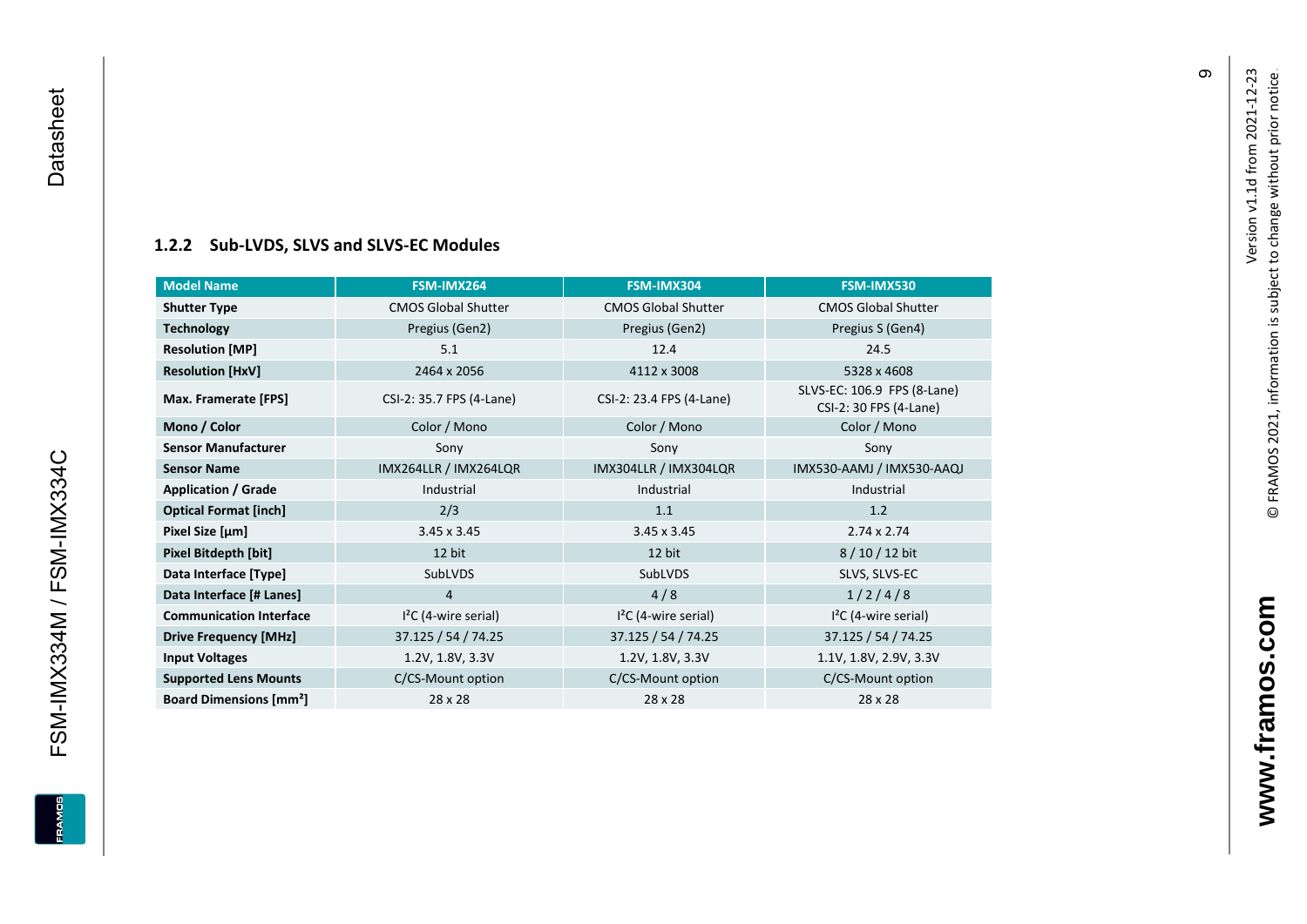# <span id="page-11-0"></span>**2 Software Package and Drivers**

As FRAMOS we know that the getting started with a new technology is the biggest challenge. The idea behind the Software Package is to enable embedded software engineers to get quickly to a streaming system and provide at the same time all tools that are needed to extend and adapt it according the individual needs of the application.

#### **What the software package and driver are:**

- A reference for a custom sensor implementation
- Demonstrating how to use the required interfaces
- Demonstrating how to communicate with the image sensor
- Demonstrating how to generaly initialize and configure the image sensor
- Provide initial image streaming output to the user space
- Demonstrating how to run basic image processing on pixel data

#### **Supported Processor Platforms**

The table below shows which platforms are supported by the standard driver package, and how many FSMs can at maximum be operated in parallel.

| <b>Sensor Module</b> | <b>NVIDIA</b><br><b>Jetson TX2</b> | <b>NVIDIA</b><br><b>AGX Xavier</b> | <b>NVIDIA</b><br><b>Jetson Nano,</b><br><b>TX2 NX, Xavier</b><br><b>NX</b> | <b>DragonBoard</b><br>410c | 96Boards<br><b>Consumer</b><br><b>Edition</b> | <b>Xilinx</b><br><b>Development</b><br><b>Boards</b> |  |
|----------------------|------------------------------------|------------------------------------|----------------------------------------------------------------------------|----------------------------|-----------------------------------------------|------------------------------------------------------|--|
| <b>FSM-AR0144</b>    | 4                                  |                                    | $\overline{2}$                                                             |                            |                                               |                                                      |  |
| <b>FSM-AR0521</b>    | $\overline{4}$                     |                                    | $\overline{2}$                                                             | $\overline{2}$             |                                               |                                                      |  |
| <b>FSM-AR1335</b>    | 4                                  |                                    | $\overline{2}$                                                             |                            |                                               |                                                      |  |
| FSM-HDP230           | $\overline{4}$                     | $\overline{4}$                     | $\overline{2}$                                                             |                            |                                               |                                                      |  |
| FSM-IMX264           | $\overline{2}$                     | $\overline{4}$                     | $\overline{\phantom{a}}$                                                   |                            |                                               |                                                      |  |
| FSM-IMX283           | $\overline{2}$                     | $\overline{4}$                     | $\overline{\phantom{a}}$                                                   |                            |                                               |                                                      |  |
| FSM-IMX290           | 4                                  |                                    | $\overline{2}$                                                             | $\overline{2}$             |                                               |                                                      |  |
| FSM-IMX296           | 4                                  |                                    | $\overline{2}$                                                             | $\overline{2}$             |                                               |                                                      |  |
| FSM-IMX297           | 4                                  |                                    | $\overline{2}$                                                             |                            |                                               |                                                      |  |
| FSM-IMX304           | $\overline{2}$                     | $\overline{4}$                     | $\overline{\phantom{a}}$                                                   |                            |                                               |                                                      |  |
| FSM-IMX327           | 4                                  |                                    | $\overline{2}$                                                             | $\overline{2}$             |                                               |                                                      |  |
| FSM-IMX334           | $\overline{2}$                     | $\overline{4}$                     | $\overline{\phantom{a}}$                                                   |                            |                                               | HW only, driver development                          |  |
| FSM-IMX335           | 4                                  |                                    | $\overline{2}$                                                             |                            | on project basis.                             |                                                      |  |
| FSM-IMX412           | $\overline{4}$                     |                                    | $\overline{2}$                                                             | $\overline{2}$             |                                               |                                                      |  |
| FSM-IMX415           | 4                                  |                                    | $\overline{2}$                                                             |                            |                                               |                                                      |  |
| FSM-IMX462           | $\overline{\mathbf{4}}$            |                                    | $\overline{2}$                                                             |                            |                                               |                                                      |  |
| FSM-IMX464           | $\overline{4}$                     |                                    | $\overline{2}$                                                             |                            |                                               |                                                      |  |
| FSM-IMX477           | $\overline{4}$                     |                                    | $\overline{2}$                                                             |                            |                                               |                                                      |  |
| FSM-IMX485           | $\overline{4}$                     |                                    | $\overline{2}$                                                             |                            |                                               |                                                      |  |
| FSM-IMX565           | $\overline{4}$                     |                                    | $\overline{2}$                                                             |                            |                                               |                                                      |  |
| FSM-IMX577           | $\overline{4}$                     |                                    | $\overline{2}$                                                             |                            |                                               |                                                      |  |
| FSM-IMX585           | $\overline{4}$                     |                                    | $\overline{2}$                                                             |                            |                                               |                                                      |  |
| FSM-IMX678           | 4                                  |                                    | $\overline{2}$                                                             |                            |                                               |                                                      |  |
| FSM-IMX715           | $\overline{4}$                     |                                    | $\overline{2}$                                                             |                            |                                               |                                                      |  |
| FSM-IMX530           | $\overline{2}$                     | $\overline{4}$                     |                                                                            |                            |                                               | 1 <sup>1</sup>                                       |  |

*Table 1: Ecosystem Software Package - Supported number of FSMs per processing board*

<sup>1</sup> SLVS-EC based FPGA reference implementation as part of the SLVS-EC RX IP Core offering.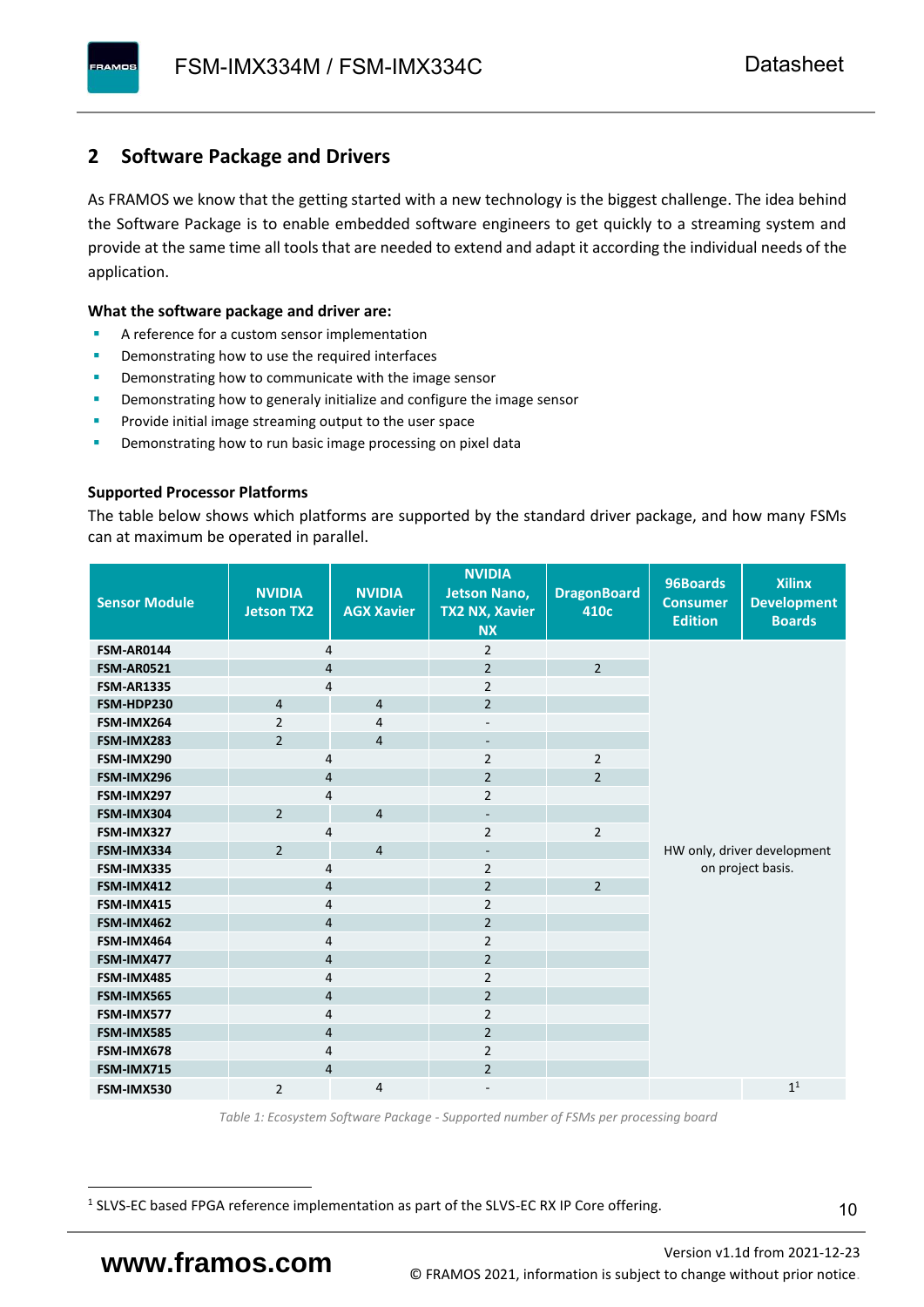# <span id="page-12-0"></span>**2.1 Reference Software: NVIDIA Jetson Family**

The software package provided with the Development Kits of the FRAMOS Sensor Module Ecosystem provided for NVIDIA Jetson platforms provides a reference implementation of sensor and device drivers for MIPI CSI-2. It contains a minimum feature set demonstrating how to utilize the platform specific data interface and communication implementation, as well as the initialization of the image sensor and implementation of basic features.

#### **Package Content:**

- Platform and device drivers with Linux for Tegra Support
- V4L2 based subdevice drivers (low-level C API)
- Streamlined V4L2 library (LibSV) providing generic C/C++ API
- Display Examples:
	- OpenCV (Software)
	- LibArgus (Hardware)

#### **Supported Devices:**

- **NVIDIA Jetson Nano Developer Kit (B01)**
- **NVIDIA Jetson TX2 Developer Kit**
- NVIDIA Jetson TX2 NX Developer Kit
- **NVIDIA Jetson Xavier NX Developer Kit**
- **NVIDIA Jetson AGX Xavier Developer Kit**

# <span id="page-12-1"></span>**2.1.1 Platform and Sensor Device Drivers**

The driver divides into two main parts that are configured in separate ways – the Image Modes and the General Features of the image sensor.

#### **Image Modes**

These are major attributes that have impact to the image data stream formatting. They require a static preconfiguration within the device tree (DT):

- Image / streaming resolution
- Pixel format / bit depth
- Data rate / lane configuration

Each driver provides access to  $3 - 5$  pre-built configurations, reflecting the main operation modes of the imager. Beside the full resolution, that is always available, they allow to receive image streams in common video resolutions like VGA, Full HD and UHD as they are supported or make sense by the imagers, and utilize sensor features like ROI and binning.

They act as an example for implementation and usage and are available as source. Due to the size limitation of the device tree, it is not possible to integrate an extensive set of options.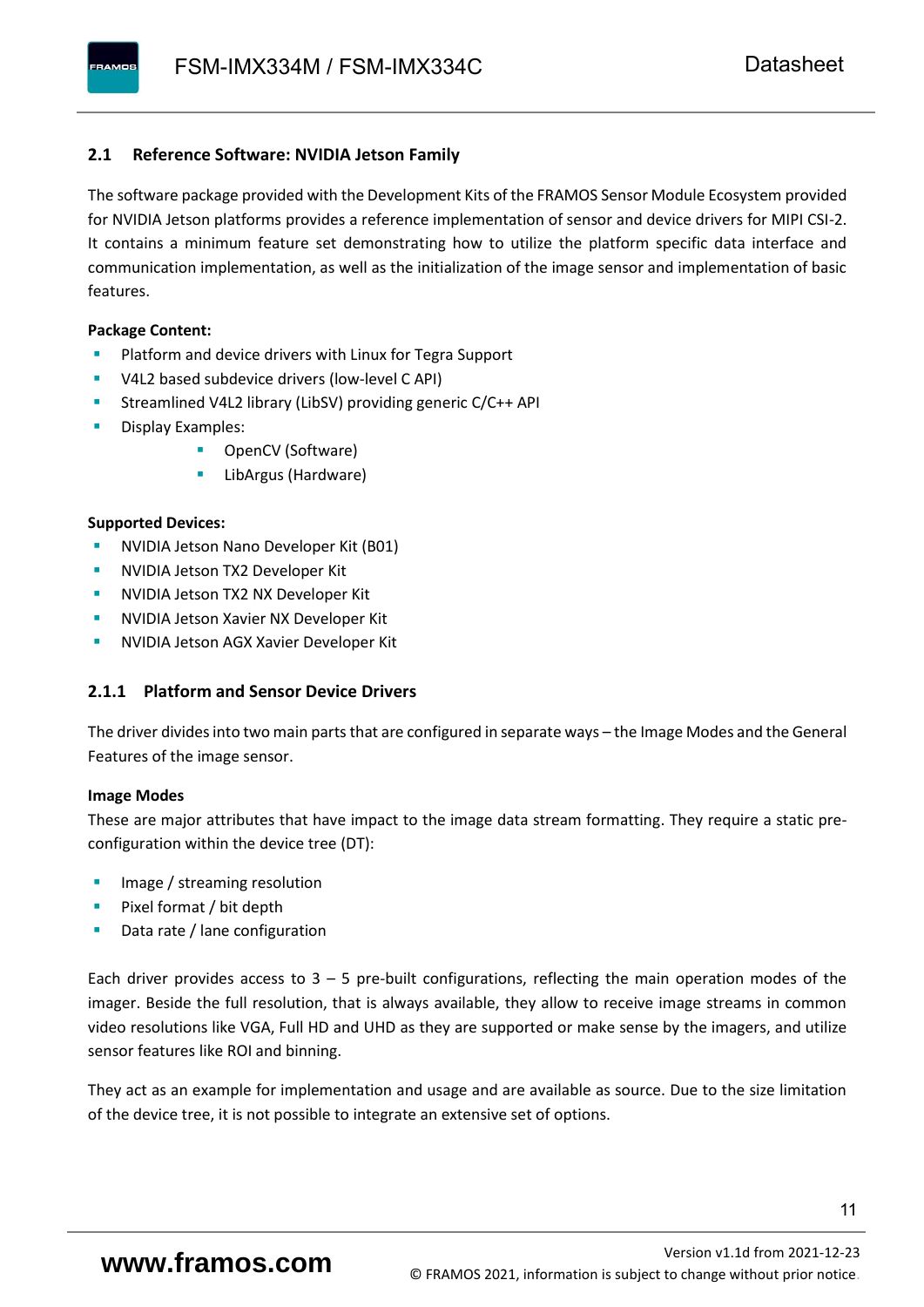#### **General Features**

**PAMOS** 

These are attributes of the image sensor that do not manipulate the data stream formatting. The drivers provided with the Software Pack integrate the sensor features as shown in the table below.



*Table 2: Supported sensor features on NVIDIA Jetson Family*

Further features, as they are supported by the image sensor, can be integrated into the driver sources using the image sensor datasheet.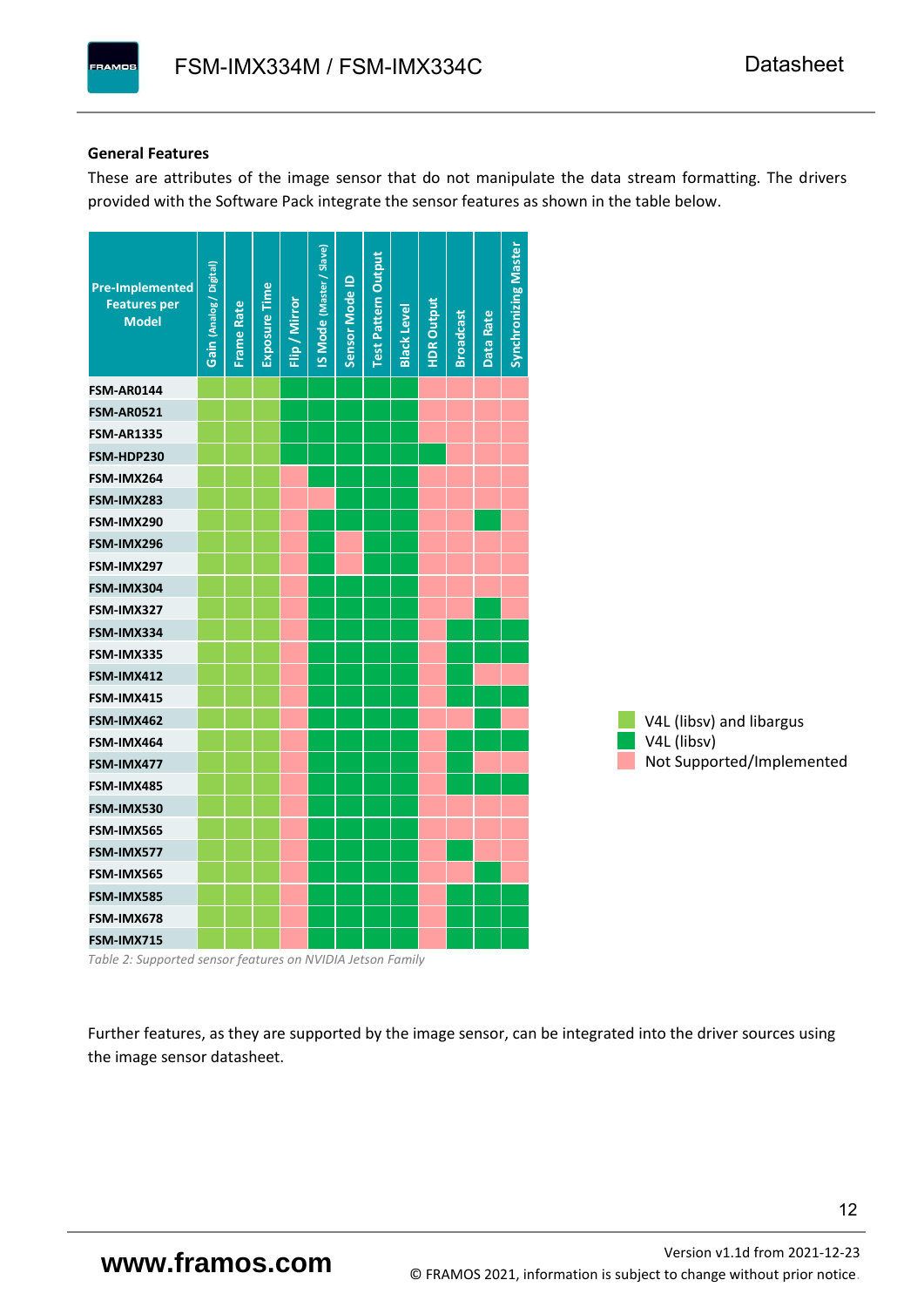# <span id="page-14-0"></span>**2.1.2 Image Pre-Processing Examples**

The provided image processing examples show the general mechanisms of data handling for an image processing using 3<sup>rd</sup>-party libraries. The OpenCV example provides data that is raw (mono) or demosaiced (color) and not further optimized for visual experience, while the LibArgus examples leverages the discrete ISP (Image Signal Processor) inside the Jetson SoC to optimize image reproduction.

## **Argus Camera Example:**

- Using hard ISP in NVIDIA Jetson SoCs, most performant option for image preprocessing
- Only applicable for color sensors (color processing can't be disabled)
- Most performant option
- Utilizing libArgus closed source library, support and tuning on individual basis through FRAMOS
- Example Implementation: Shows Demo Tuning per FSM Devkit

|                               | <b>Xavier</b><br>(AGX, NX) | Tegra X2<br>(TX2, TX2 NX) | Tegra X1<br>(TX1, Nano) |
|-------------------------------|----------------------------|---------------------------|-------------------------|
|                               | <b>Performance</b>         |                           |                         |
| Max. # of streams through ISP | 16                         | 12                        | 6                       |
| Pixel Bandwidth (max.)        | 2 Gpix/s                   | $1.4$ Gpix/s              | $1.4$ Gpix/s            |
| Image Resolution (max.)       | 64 MP                      | 24 MP                     | 24 MP                   |
| Image Width (max.)            | 6144 px                    | 6144 px                   | 6144 px                 |

*Table 3: ISP capabilities / limitations of NVIDIA Jetson Family*

The software package provided with our FSM Devkits contains a functionally and performance limited example configuration for the Jetson ISP. The configuration is sensor and lens related and demonstrates the combination of our standard kit in environments that are illuminated with fluorescent light, like in office or laboratory.

| <b>Supported Features in Default Configuration</b>                |                                             |  |  |  |  |
|-------------------------------------------------------------------|---------------------------------------------|--|--|--|--|
| Lens Considered (Type)                                            | Yes (Devkit Lens)                           |  |  |  |  |
| IR Cut Filter (Type)                                              | Yes (650nm/50%)                             |  |  |  |  |
| <b>Sensor Configuration</b>                                       | <b>Driver Default</b>                       |  |  |  |  |
| <b>Demosaic</b>                                                   | Yes <sup>2</sup>                            |  |  |  |  |
| <b>Black Level Compensation</b>                                   | <b>Yes (Calibrated)</b>                     |  |  |  |  |
| <b>Bad Pixel Correction</b>                                       | <b>Yes (Calibrated)</b>                     |  |  |  |  |
| <b>Color Correction</b>                                           | <b>Yes (Calibrated)</b>                     |  |  |  |  |
| Auto White Balance (A, TL84, D65)                                 | Limited (Calibrated for TL84 only)          |  |  |  |  |
| <b>Manual White Balancing</b>                                     | Limited (Not Calibrated)                    |  |  |  |  |
| Lens Shading / Falloff Correction                                 | Limited (Calibrated for Devkit lens)        |  |  |  |  |
| <b>Noise Reduction</b>                                            | Limited (Not Calibrated)                    |  |  |  |  |
| <b>Sharpening</b>                                                 | Limited (Not Calibrated)                    |  |  |  |  |
| Auto Exposure, Gain, Gamma,<br><b>Color/Tone, Contrast Tuning</b> | <b>Requires Application Specific Tuning</b> |  |  |  |  |

*Table 4: Default tuning of NVIDIA Jetson, supplied with FSM Devkits*

13

<sup>&</sup>lt;sup>2</sup> Demosaicing is always active and can't be disabled. For monochrome sensors refer to libSV to bypass the ISP.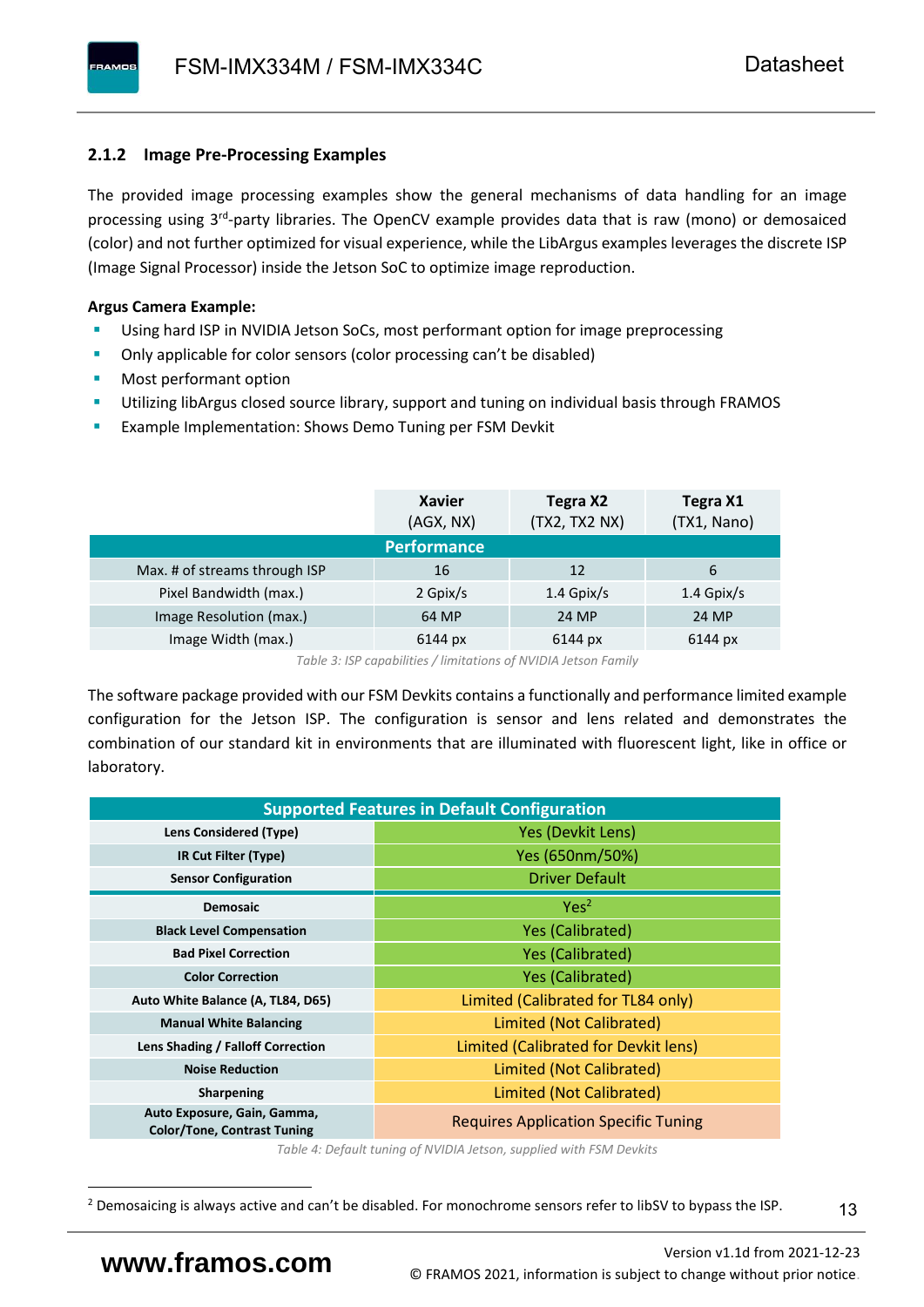To archive best performance and stable results also in variable lighting conditions, a fully featured calibration will be required. As NVIDIA camera partner, FRAMOS provides full ISP configurations for standard setups on request. Further, full custom calibration services considering lens and application specific requirements for sophisticated applications are provided on per project basis.

#### **OpenCV Example:**

- Open software library
- Easy to use and large feature set
- **•** Very resource hungry (CPU)
- Not recommended for pre-processing
- **Example Implementation: Demosaicing, Displaying**

Due to limited performance and extreme resource utilization, the image processing support utilizing the CPU will not be further enhanced.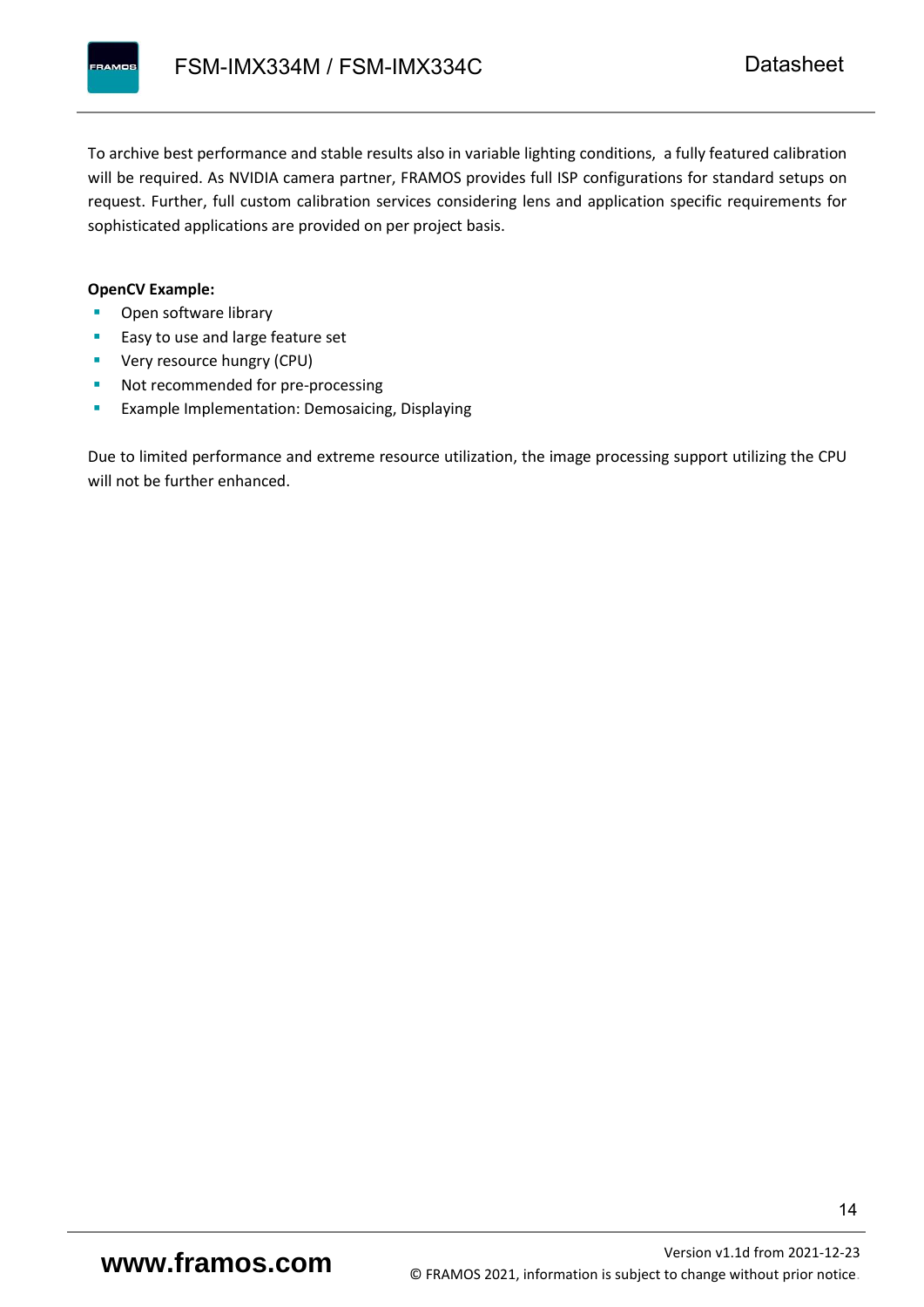# <span id="page-16-0"></span>**3 Ecosystem Compatibility Matrix**

## <span id="page-16-1"></span>**3.1 Hardware Support**

**PAMOS** 

The following matrix shows the compatibility of FSMs, FSAs and FPAs to each other. The FSAs differentiate to each other by supplied voltages, power up sequence, generated clock (oscillator) and physical attributes.

| Item       | FSM-IMX577                                              | FSM-IMX290<br>FSM-IMX327<br>FSM-IMX334<br>FSM-IMX335<br>FSM-IMX412 FSM-IMX462<br>FSM-IMX477 FSM-IMX464<br><b>FSM-IMX485</b> |                                                         | <b>FSM-IMX296 FSM-AR0521</b><br><b>FSM-IMX297   FSM-AR1335  </b> | <b>FSM-IMX415</b>                                       | <b>FSM-IMX715 FSM-IMX283</b>               | <b>FSM-AR0144</b>                                       | FSM-HDP230                                              | <b>FSM-IMX565</b><br><b>FSM-IMX585</b><br><b>FSM-IMX678</b> |
|------------|---------------------------------------------------------|-----------------------------------------------------------------------------------------------------------------------------|---------------------------------------------------------|------------------------------------------------------------------|---------------------------------------------------------|--------------------------------------------|---------------------------------------------------------|---------------------------------------------------------|-------------------------------------------------------------|
| FSA-FT1/A  | FPA-4.A/TXA<br>FPA-A/NVN<br>FPA-2.A/96B<br>FPA-ABC/XX13 |                                                                                                                             |                                                         |                                                                  |                                                         |                                            |                                                         |                                                         |                                                             |
| FSA-FT3/A  |                                                         | FPA-4.A/TXA<br>FPA-A/NVN <sup>4</sup><br>FPA-2.A/96B<br>FPA-ABC/XX13                                                        |                                                         |                                                                  |                                                         |                                            |                                                         |                                                         |                                                             |
| FSA-FT6/A  |                                                         |                                                                                                                             | FPA-4.A/TXA<br>FPA-A/NVN<br>FPA-2.A/96B<br>FPA-ABC/XX13 |                                                                  |                                                         |                                            |                                                         |                                                         |                                                             |
| FSA-FT7/A  |                                                         |                                                                                                                             |                                                         | FPA-4.A/TXA<br>FPA-A/NVN<br>FPA-2.A/96B<br>FPA-ABC/XX13          |                                                         |                                            |                                                         |                                                         |                                                             |
| FSA-FT11/A |                                                         |                                                                                                                             |                                                         |                                                                  | FPA-4.A/TXA<br>FPA-A/NVN<br>FPA-2.A/96B<br>FPA-ABC/XX13 |                                            |                                                         |                                                         |                                                             |
| FSA-FT12/A |                                                         |                                                                                                                             |                                                         |                                                                  |                                                         | FPA-4.A/TXA<br>FPA-2.A/96B<br>FPA-ABC/XX13 |                                                         |                                                         |                                                             |
| FSA-FT13/A |                                                         |                                                                                                                             |                                                         |                                                                  |                                                         |                                            | FPA-4.A/TXA<br>FPA-A/NVN<br>FPA-2.A/96B<br>FPA-ABC/XX13 |                                                         |                                                             |
| FSA-FT19/A |                                                         |                                                                                                                             |                                                         |                                                                  |                                                         |                                            |                                                         | FPA-4.A/TXA<br>FPA-A/NVN<br>FPA-2.A/96B<br>FPA-ABC/XX13 |                                                             |
| FSA-FT26/A |                                                         |                                                                                                                             |                                                         |                                                                  |                                                         |                                            |                                                         |                                                         | FPA-4.A/TXA<br>FPA-A/NVN<br>FPA-2.A/96B<br>FPA-ABC/XX13     |

#### <span id="page-16-2"></span>**Sensor Modules with MIPI CSI-2 (D-PHY) Output**

*Table 5: Ecosystem Compatibility Matrix – Native CSI-2 (D-PHY) FSMs*

<sup>&</sup>lt;sup>3</sup> Not verified, Xilinx Development Board with hard MIPI CSI-2 / D-PHY interface.

<sup>4</sup> FSM-IMX334 is not supported due to the sensor requiring 4-lanes MIPI.